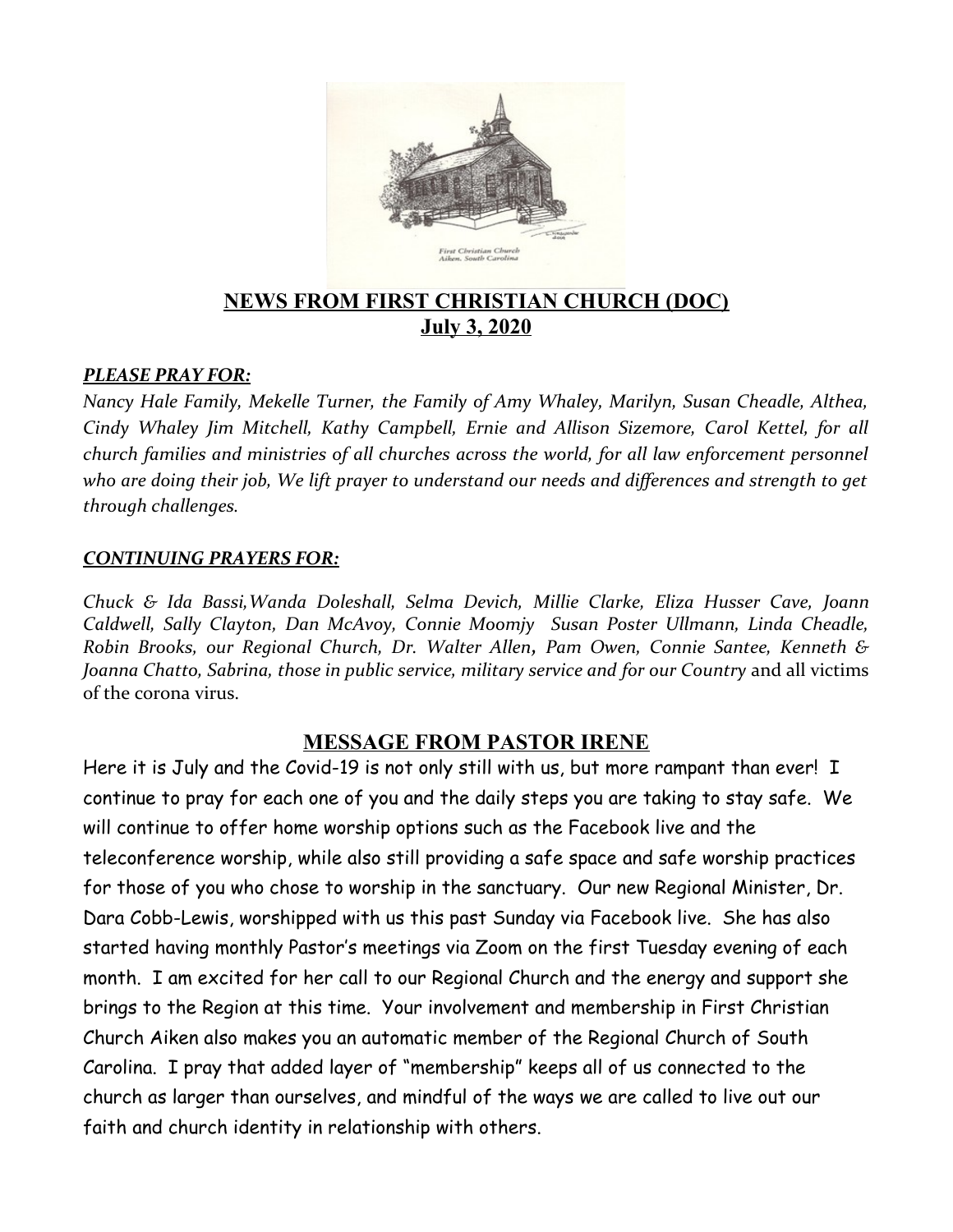# **TEN YEAR ANNIVERSARY OF THE CHURCH REMODEL**

This month is the ten year anniversary of the Dedication of the newly remodeled Sanctuary, Prayer Room and Fellowship Hall. In normal times, we would have a special recognition and gathering to celebrate this occasion together the way we normally celebrate anniversaries – with food and in-person fellowship. We will incorporate a special recognition and thank you during our worship service on July  $19<sup>th</sup>$  – and have to let the food and fellowship wait for safer times. If you have memories of the renovation process, the Dedication or of use of the new space, please call or email me and I can incorporate your memories into our celebration on July  $19<sup>th</sup>$ .



## **OUTDOOR VESPER SERVICE**

Our next outdoor Vesper service will be held on Thursday, July  $23<sup>rd</sup>$  at 6pm (weather permitting). Our first one was well attended and we enjoyed excellent weather (especially for late June in South Carolina!). Bring a lawn chair and a mask and any prayer requests and join us.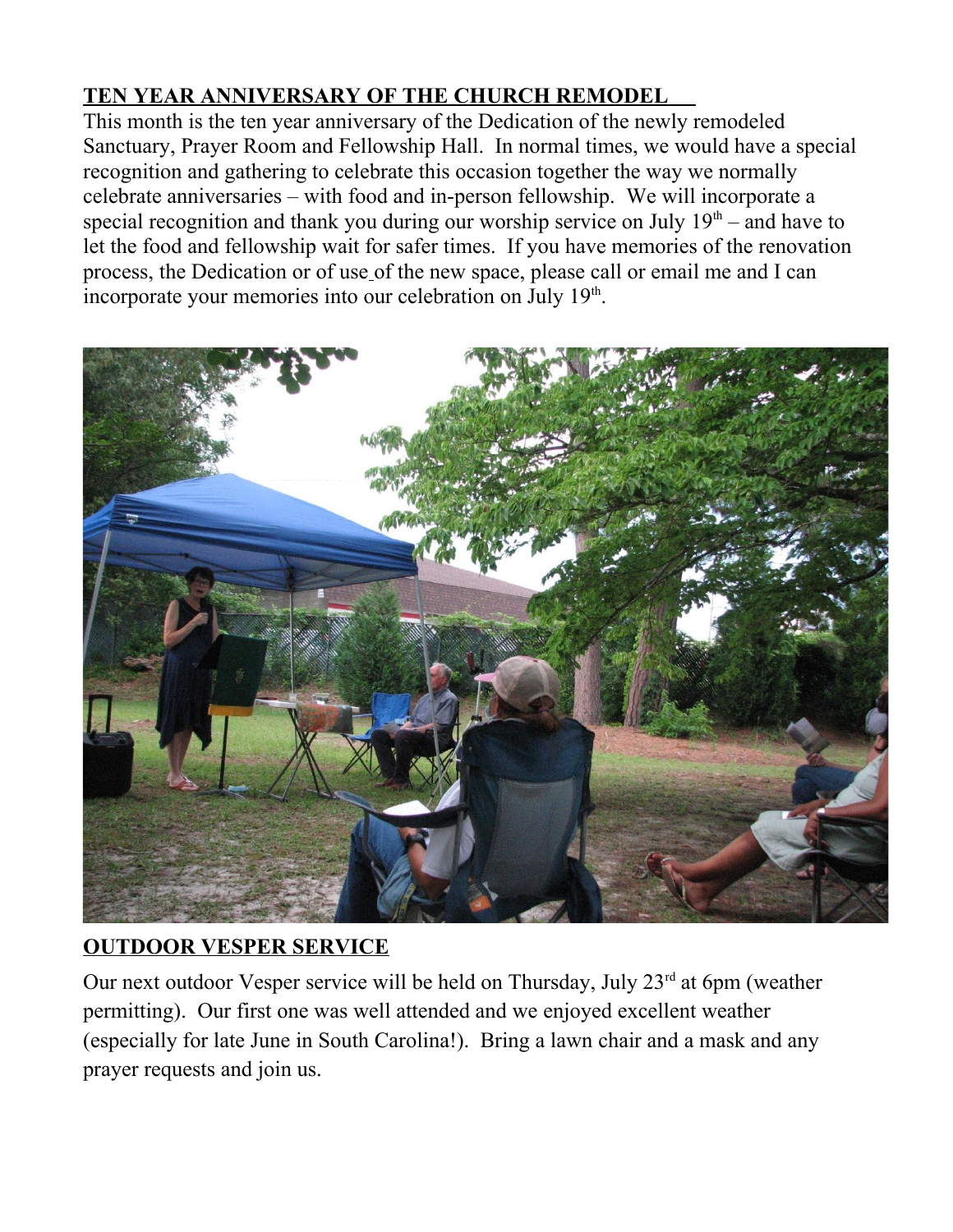## **OOPS**

Please let one of the Deacons, Caroline or the office know if there is are any spills in the sanctuary. Caroline has a cleaner that really works.

If you purchased Tuna at Walmart in April you may have left a foot care product behind. It is on the desk in the office.

### **FAMILY PROMISE UPDATE**

Family Promise of Aiken County is following the national Family Promise organization in a change in direction necessitated by the Covid-19. Rather than have families housed in congregations as was the original and very successful plan, Family Promise affiliates are changing to more of a case-manager role and helping families with temporary traditional housing in motels. The Family Promise of Aiken County is expanding its Board of Directors and working hard with fund raising and resource management to be able to begin accepting families within the next six months. After much prayer and discernment, I have resigned as Board Secretary effective June 30, 2020. I will continue to support Family Promise and encourage interested church members to stay involved; however felt the shift in focus and the expansion of the Board was an excellent time for me to let that go. I have enjoyed getting to know the other Board members and being involved in Family Promise. Thank you for allowing me that opportunity.

## **ACTS SEEKING VOLUNTEERS**

ACTS is seeking volunteers for the following positions. Those who wish to volunteer should be willing to wear a mask, and they prefer volunteers who are not in high risk groups. These are the areas where volunteers are needed.

- 1. Help with **Food Pantry**
	- *Place orders for food*
	- *Keep inventory at proper levels*
	- *Assure paperwork is documented*
- 2. Volunteers for **Food Pick-up**
- 3. Volunteers for **Furniture Pick-up**
- 4. Volunteers in the **Graniteville Resale Store**

Please call 803-649-3800 for more information or to receive a volunteer application. Or you may access applications on the ACTS website at <u>[www.actsofaiken.org](https://actsofaiken.us3.list-manage.com/track/click?u=9a5580c3791e80876a5bcf379&id=ac20872764&e=c6875d7979)</u>.